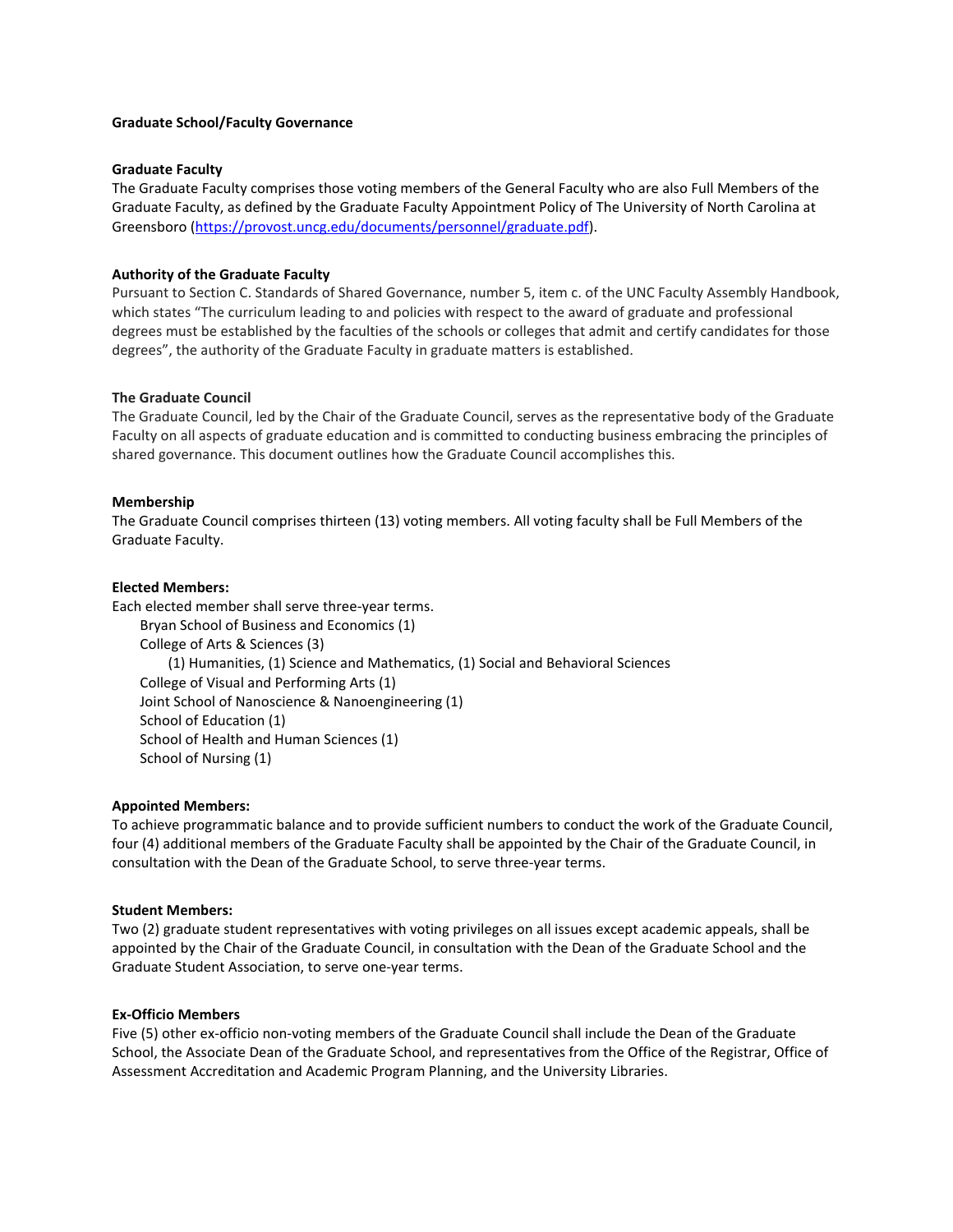## **Responsibilities of the Graduate Council and Graduate Council Chair**

In consultation with the Dean of the Graduate School, the Chair of the Graduate Council shall schedule all meetings of the Graduate Council and set the agendas.

The Chair of the Graduate Council shall serve as the liaison between members of the Graduate Faculty, the Graduate Council, the Dean of the Graduate School, and other administrative officials. In the absence of the Chair of the Graduate Council, the chair of any of the Graduate Council's standing committees may conduct Graduate Council meetings.

## **Responsibilities of the Graduate Council**

- Establish the criteria for the selection and review of members of the Graduate Faculty.
- Review all proposals for new courses, revised courses, and modifications to current courses taking one of the following actions: approve, deny, or approve with modification.
- Review and act on all proposals for new graduate programs or major modifications to existing programs including the discontinuation of graduate programs.
- Review and advise the Provost when the Provost gives preliminary consideration to plan to establish or discontinue one or more graduate degree programs, for example, during the early stages of the University's strategic planning process, regarding the general advisability of pursuing such a plan.
- Review, formulate, and approve policies and regulations related to graduate education, admission, retention, and graduation requirements.
- Hear student appeals related to grades or misapplication of Graduate School policies.
- Call to the attention of the Graduate Faculty and the Administration issues of concern relating to graduate education.
- Act on matters of graduate education referred to the Council by the Graduate Faculty, Dean of the Graduate School, the Chancellor, the Provost, or the Graduate Student Association.
- Report to university administrators, academic heads, graduate program directors, and the Graduate Faculty on all actions taken regarding graduate education policies and programs.
- Notify units on years when they must elect members to serve on the Graduate Council.

# **Meetings of the Graduate Faculty**

- The Graduate Council shall schedule a meeting of the Graduate Faculty at least once annually and may schedule additional meetings during any month of the academic year.
- The Graduate Council shall organize the agenda for each meeting.
- Items may be placed on the agenda by the Chancellor, the Provost, the Dean of the Graduate School, the Graduate Council, or any member of the Graduate Faculty. All items to be placed on the agenda must be submitted to the Chair of the Graduate Council at least 5 days before any scheduled meeting.
- The Dean of the Graduate School shall convene the meetings of the Graduate Faculty and shall make opening remarks on such matters as deemed appropriate.
- The Chair of the Graduate Council shall preside over the business section of Graduate Faculty meetings. In the absence of the Chair of the Graduate Council, the chair of any of the Graduate Council's standing committees may preside.

### **Standing Committees of the Graduate Council**

The membership and charge of each standing committee of the Graduate Council are as follows:

### **Graduate Curriculum Committee:**

This committee comprises one representative from each of the Academic Units. The Dean of the Graduate School, and the Associate Dean of the Graduate School will also serve as voting members of this committee. The ex-officio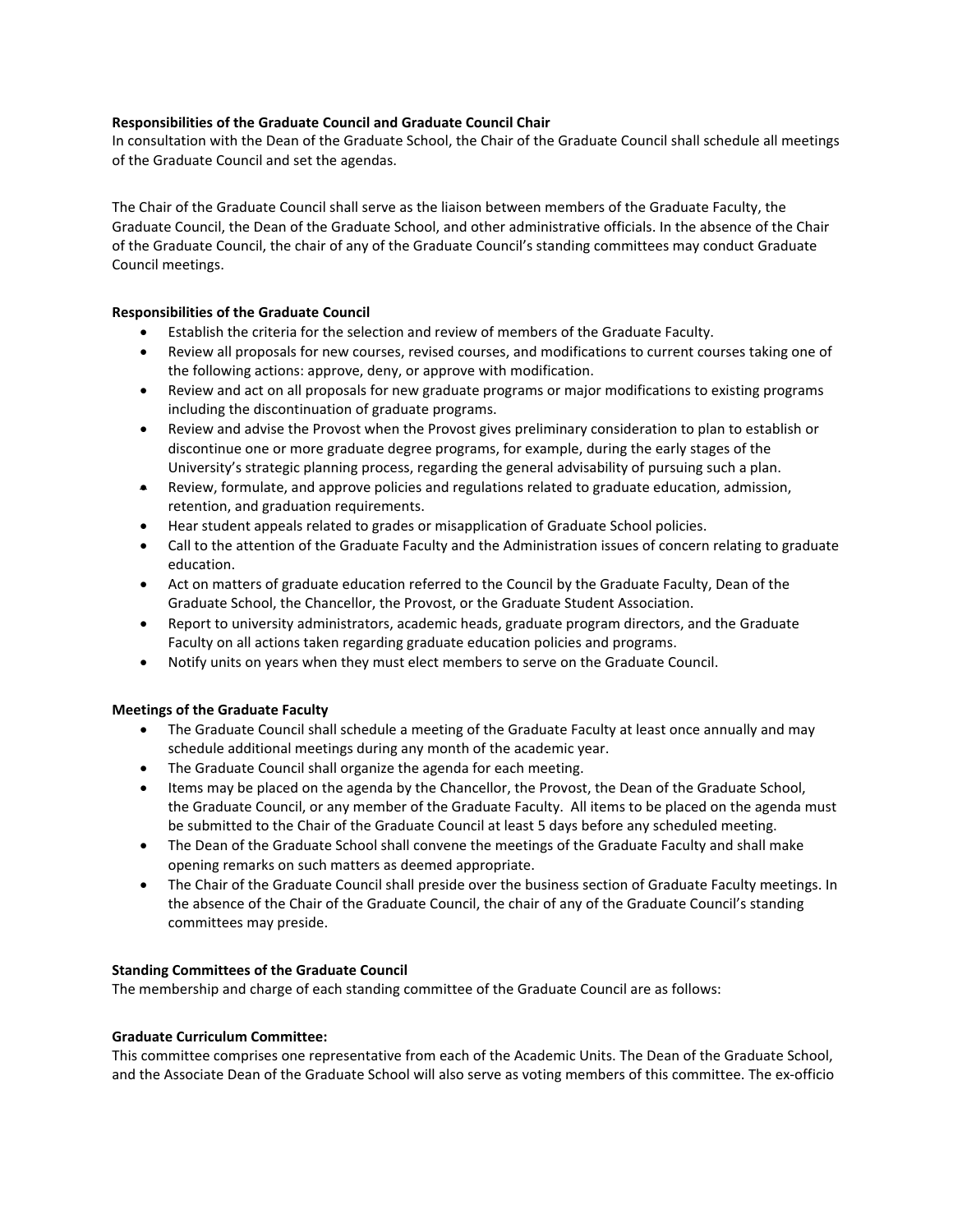and non-voting members of the Graduate Council will serve on this committee. The Graduate Curriculum Committee is responsible for:

- reviewing and approving of all new/amended course proposals,
- proposals for Authorization to Plan new graduate programs,
- modifications of existing programs (including the discontinuation of graduate programs).

## **Policies and Procedures Committee:**

This committee shall consist of at least three faculty representatives, the Dean of the Graduate School, and the Associate Dean of the Graduate School. The ex-officio representative of the Office of Assessment and Accreditation will also serve on this committee. The committee shall:

- solicit proposed policies and procedures changes from the Graduate Faculty, university administrators, the Dean and Associate Dean of the Graduate School, and the Graduate Student Association,
- present proposed policies and procedures to academic administrators for comment,
- discuss policies and procedures, and, if appropriate,
- draft and submit a statement of recommended changes (as a discussion item) for presentation to the Graduate Council.
- In addition, the Policies and Procedures Committee will annually review Graduate School policies and procedures and provide feedback to the Graduate Council on an as-needed basis.

### **Appeals Committee:**

This committee shall comprise at least four faculty representatives, the Chair of the Graduate Council, and the Associate Dean of the Graduate School. Membership will vary depending on the nature of the appeal and the workload of the other standing committees. This committee shall be responsible for:

• hearing student appeals related to grades or misapplication of Graduate School policies.

### **Graduate Council Recording Secretary**

An administrative staff person in the Office of Assessment, Accreditation and Academic Program Planning shall serve as Recording Secretary for the Graduate Council and the Graduate Curriculum Committee. The Recording Secretary shall work with the Chairs to prepare agendas and minutes of the proceedings of the Council and Committee and post them to the secure Graduate Council Box folder. Notification of posting will be sent to the Graduate Council, the Chancellor, the Provost, the Vice Chancellor for Research, Deans, Department Heads, and Directors of Graduate Studies.

### **Meetings of the Graduate Council**

The Recording Secretary of the Graduate Council shall schedule regular meetings for each month of the academic year and shall post the schedule on the Graduate Council website. The Chair of the Graduate Council may cancel meetings when there is no pressing business, and may, in consultation with the Dean of the Graduate School, schedule additional meetings if needed by giving 5 days' notice to the membership.

The Graduate Council shall observe the principles of shared governance through its relationship with Graduate Faculty, and the standing committees of Graduate Curriculum, Policies and Procedures, and Student Appeals. Appointment to the standing committees will be made by the Chair of the Graduate Council, in consultation with Graduate Council members. Once constituted, the standing committees shall select their own chair and establish a meeting schedule, as required, to discharge their responsibilities. Decisions of the Standing Committees are submitted as reports to the Graduate Council. Student members are invited, but not required, to serve on the Curriculum and Policies and Procedures committees.

All meetings of the Graduate Council shall be open to all members of the Graduate Faculty and all Graduate Faculty have speaking privileges. At the discretion of the Chair, persons who are not members of the Graduate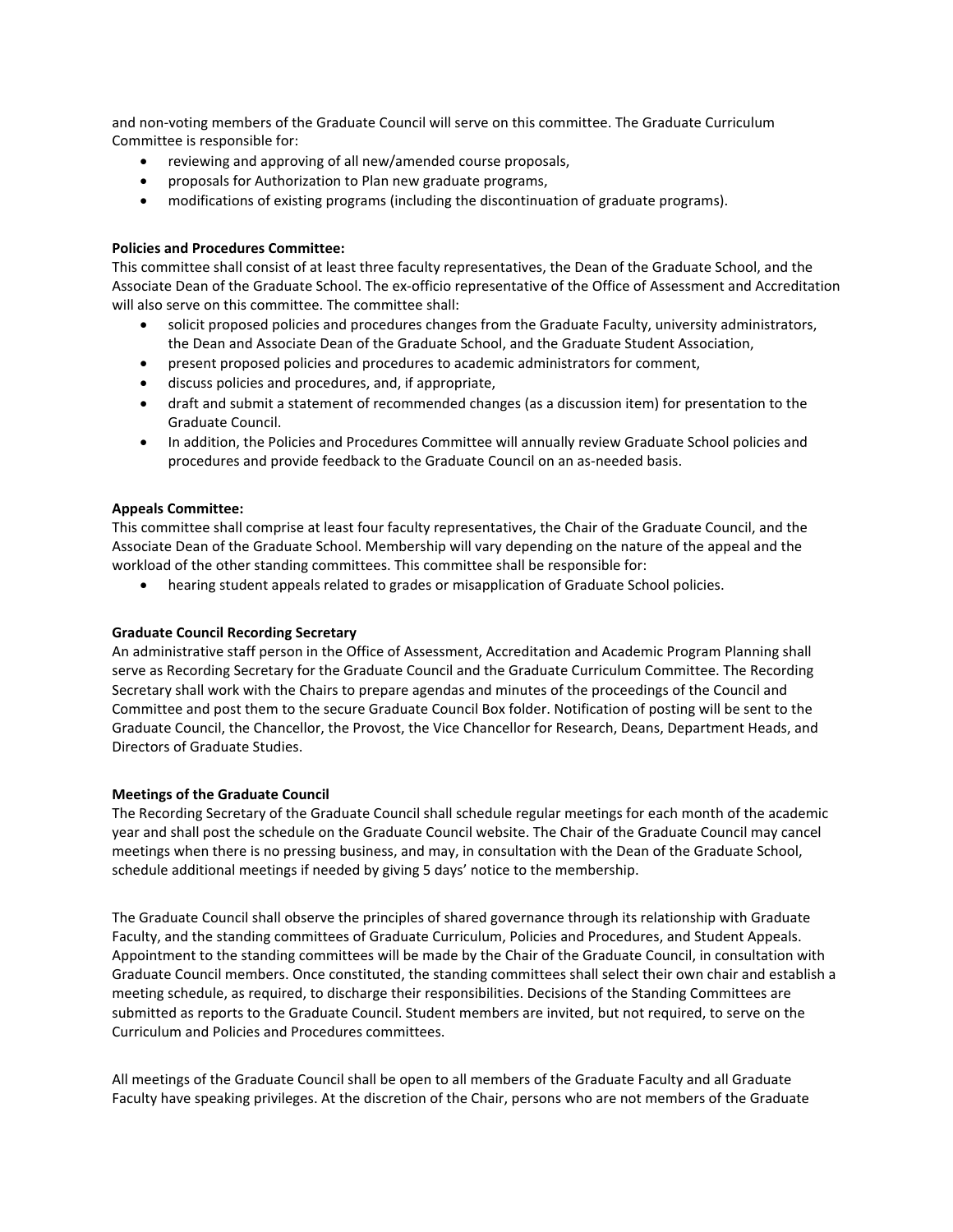Faculty may be invited to attend if their input is necessary to make an informed decision on any matter in front of the Graduate Council.

## **Voting Procedures for the Graduate Council and the Standing Committees**

- A quorum shall consist of a majority of voting members.
- Any action of the Graduate Council or its committees may be approved by a simple majority of those present.
- **Curriculum:** All Authorization to Establish proposals for new graduate degree programs will be approved by the entire Graduate Council. Action items related to curriculum will be forwarded to the Graduate Curriculum Committee for their review; they will approve, deny, approve with modification, or table. These actions are presented to the Graduate Council as information. However, the Graduate Council reserves the right to reverse the Curriculum Committee's decision by majority vote. Where the Curriculum Committee approves pending modification, the Recording Secretary of the Graduate Curriculum Committee shall be responsible for the requisite contact with the originating academic unit.
- **Policy and Procedures:** Action items related to Graduate School policies and procedures will be forwarded to the Policies and Procedures Committee for study. If a new policy/procedure, or a change in an existing policy/procedure appears warranted, a draft of the proposed changes will be forwarded to all members of the Graduate Faculty for their review and comment. Upon review of the comments, the Policy and Procedures Committee will finalize the policy recommendation and submit it as a report to the Graduate Council for review and approval. However, the Graduate Council reserves the right to reverse the Policy and Procedures Committee's decision by majority vote. Approved policies or procedures shall be documented in the minutes and communicated clearly to all members of the Graduate Faculty. Approved policy or procedure changes immediately go into effect and will be published in the first available new University Catalog.
- **Appeals:** Appeals conducted by Appeals Committee are confidential. The Chair of the committee will provide a verbal synopsis of proceedings to the Graduate Council. All parties involved with the appeal will be notified in writing as to the result of the appeal. (see Appeals Policy and Procedure in the UNCG Catalog)

Any member of the Graduate Faculty may appeal a curriculum or policy decision made by the Graduate Council by advising the Chair of the Graduate Council, in writing, within 30 days of posting the official minutes documenting approval. Upon receipt of an appeals notice, the Chair of the Graduate Council will investigate the appeal and may appoint an ad-hoc committee to consider the appeal. This ad-hoc committee will comprise two faculty representatives from the Graduate Studies Policy and Procedures Committee, and four graduate program directors who are not members of the Graduate Council. The ad-hoc committee may seek information from other faculty members or administrators as the need arises. Each member of the ad-hoc committee will have one vote with decisions requiring a simple majority. The recommendation of the ad-hoc committee to either uphold or overturn the decision will be forwarded to the Graduate Council for further consideration.

### **Changes in the Council's Policies and Practices**

Suggestions for changes in the Council's policies and practices may originate with any member of the Graduate Faculty and must be submitted in writing to the Chair of the Graduate Council. Once submitted, suggested changes will be considered according to procedures outlined above. Upon approval by the Graduate Council, any approved changes will be forwarded to the Graduate Faculty as an information item.

# **Officers of the Graduate Council**

- The officers of the Graduate Council are Chair and Chair-elect.
- The **Chair** of the Graduate Council
	- o shall be a voting member of the Graduate Council,